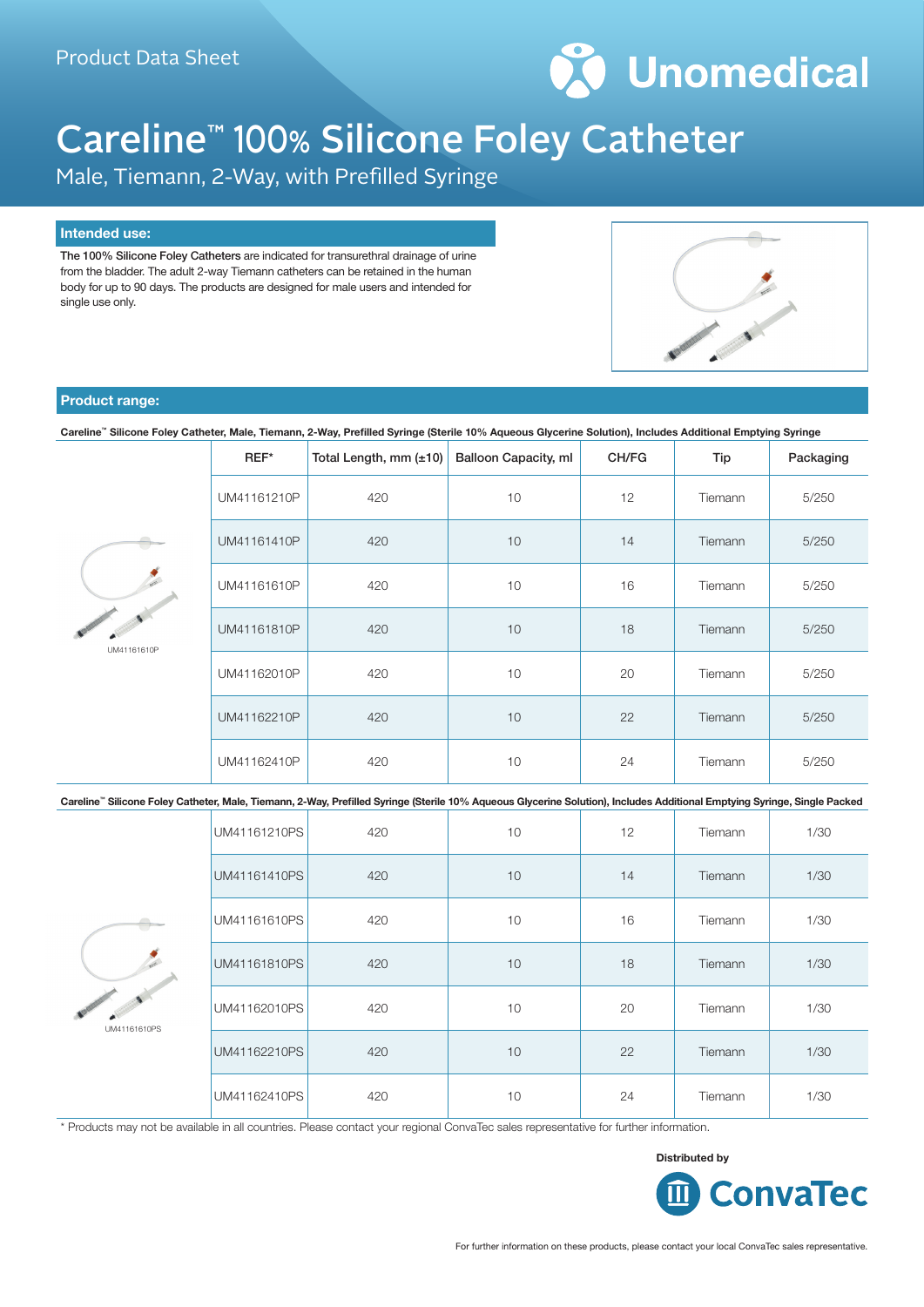## Careline™ 100% Silicone Foley Catheter Male, Tiemann, 2-Way, with Prefilled Syringe



#### **Material specifications:**

| Hard valve  Polyvinyl chloride, Polypropylene,             |
|------------------------------------------------------------|
| Acrylonitrile-butadiene-styrene, Silicone, Stainless steel |
|                                                            |
|                                                            |
|                                                            |

#### **Certifications:**

| Global Medical Device Nomenclature (GMDN). 34917 |  |
|--------------------------------------------------|--|

### **Sterilization:**

#### **Packaging specifications:**

| <b>REF</b>   | Primary package/<br>Single peelpack |                         | Secondary package/<br>Shelf box |                           | Tertiary package/<br>Shipper |                           |                 |                          | Pallet   |
|--------------|-------------------------------------|-------------------------|---------------------------------|---------------------------|------------------------------|---------------------------|-----------------|--------------------------|----------|
|              | Qty, pcs                            | Dimensions, mm<br>(LxW) | Qty, pcs                        | Dimensions, mm<br>(LxWxD) | Qty, pcs                     | Dimensions, mm<br>(LxWxD) | Gross Wt.<br>kg | Volume<br>m <sup>3</sup> | Qty, pcs |
| UM41161210P  | 1                                   | 505 x 80                | 5                               | 510 x 80 x 75             | 250                          | 775 x 525 x 430           | 9.0             | 0.175                    | 1,000    |
| UM41161410P  | $\mathbf{1}$                        | $505 \times 80$         | 5                               | 510 x 80 x 75             | 250                          | 775 x 525 x 430           | 9.0             | 0.175                    | 1,000    |
| UM41161610P  |                                     | 505 x 80                | 5                               | 510 x 80 x 75             | 250                          | 775 x 525 x 430           | 9.0             | 0.175                    | 1,000    |
| UM41161810P  |                                     | $505 \times 80$         | 5                               | 510 x 80 x 75             | 250                          | 775 x 525 x 430           | 9.0             | 0.175                    | 1,000    |
| UM41162010P  |                                     | 505 x 80                | 5                               | 510 x 80 x 75             | 250                          | 775 x 525 x 430           | 9.0             | 0.175                    | 1.000    |
| UM41162210P  |                                     | 505 x 80                | 5                               | 510 x 80 x 75             | 250                          | 775 x 525 x 430           | 9.0             | 0.175                    | 1,000    |
| UM41162410P  | 1                                   | 505 x 80                | 5                               | 510 x 80 x 75             | 250                          | 775 x 525 x 430           | 9.0             | 0.175                    | 1,000    |
| UM41161210PS | $\mathbf{1}$                        | 505 x 80                |                                 | 510 x 80 x 25             | 30                           | 525 x 275 x 260           | 3.0             | 0.038                    | 720      |
| UM41161410PS | 1                                   | 505 x 80                |                                 | 510 x 80 x 25             | 30                           | 525 x 275 x 260           | 3.0             | 0.038                    | 720      |
| UM41161610PS | $\mathbf{1}$                        | 505 x 80                | $\mathbf{1}$                    | 510 x 80 x 25             | 30                           | 525 x 275 x 260           | 3.0             | 0.038                    | 720      |
| UM41161810PS | 1                                   | 505 x 80                |                                 | 510 x 80 x 25             | 30                           | 525 x 275 x 260           | 3.0             | 0.038                    | 720      |
| UM41162010PS | $\mathbf{1}$                        | 505 x 80                |                                 | 510 x 80 x 25             | 30                           | 525 x 275 x 260           | 3.0             | 0.038                    | 720      |
| UM41162210PS | 1                                   | 505 x 80                |                                 | 510 x 80 x 25             | 30                           | 525 x 275 x 260           | 3.0             | 0.038                    | 720      |
| UM41162410PS | $\overline{1}$                      | 505 x 80                |                                 | 510 x 80 x 25             | 30                           | 525 x 275 x 260           | 3.0             | 0.038                    | 720      |

| <b>EAN codes:</b> |                    |                    |                    |  |  |
|-------------------|--------------------|--------------------|--------------------|--|--|
| <b>REF</b>        | Primary package    | Secondary package  | Tertiary package   |  |  |
| UM41161210P       | (01)30768455150404 | (01)50768455150408 | (01)70768455150402 |  |  |
| UM41161410P       | (01)30768455150411 | (01)50768455150415 | (01)70768455150419 |  |  |
| UM41161610P       | (01)30768455150428 | (01)50768455150422 | (01)70768455150426 |  |  |
| UM41161810P       | (01)30768455150435 | (01)50768455150439 | (01)70768455150433 |  |  |
| UM41162010P       | (01)30768455150442 | (01)50768455150446 | (01)70768455150440 |  |  |
| UM41162210P       | (01)30768455150459 | (01)50768455150453 | (01)70768455150457 |  |  |
| UM41162410P       | (01)30768455150466 | (01)50768455150460 | (01)70768455150464 |  |  |
| UM41161210PS      | (01)30768455150473 | (01)50768455150477 | (01)70768455150471 |  |  |
| UM41161410PS      | (01)30768455150480 | (01)50768455150484 | (01)70768455150488 |  |  |
| UM41161610PS      | (01)30768455150497 | (01)50768455150491 | (01)70768455150495 |  |  |
| UM41161810PS      | (01)30768455150503 | (01)50768455150507 | (01)70768455150501 |  |  |
| UM41162010PS      | (01)30768455150510 | (01)50768455150514 | (01)70768455150518 |  |  |
| UM41162210PS      | (01)30768455150527 | (01)50768455150521 | (01)70768455150525 |  |  |
| UM41162410PS      | (01)30768455150534 | (01)50768455150538 | (01)70768455150532 |  |  |